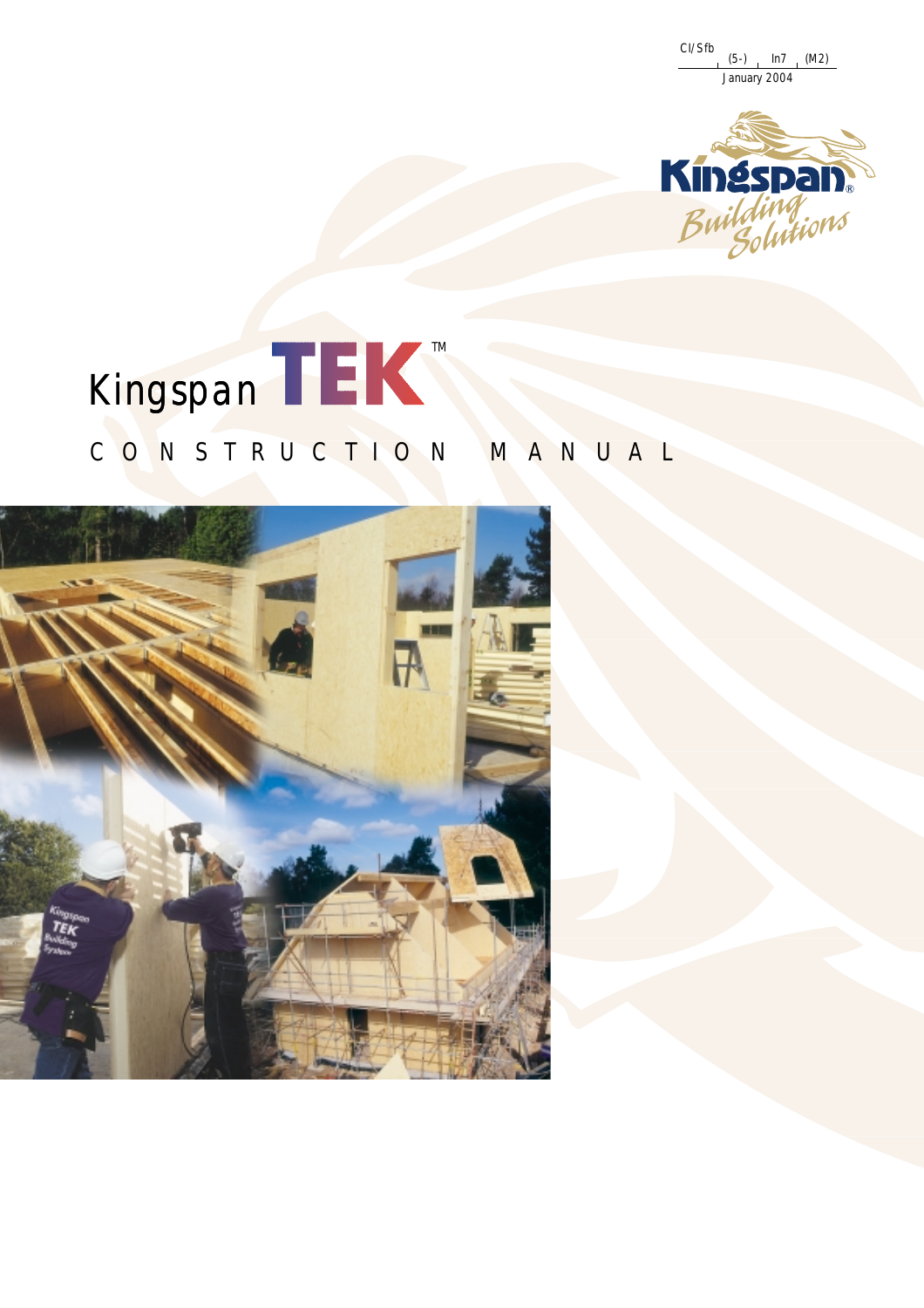# *Contents*

Page

# The Kingspan TEK Construction Manual

| 1  | Introduction                                                             | 3         |
|----|--------------------------------------------------------------------------|-----------|
| 2  | Important Information                                                    | $3 - 4$   |
| 3  | <b>Foundation Assessment</b>                                             | 5         |
| 4  | Combination Soleplate Installation                                       | $6 - 7$   |
| 5  | Wall Assembly - Panel by Panel                                           | $8 - 13$  |
| 6  | Wall Assembly - Entire Wall Sections                                     | $14 - 17$ |
| 7  | Installation of Principal Beams within Floors and Roofs                  | 18        |
| 8  | First Floor Deck                                                         | $19 - 20$ |
| 9  | Installing Upper Storey Wall Panels, Attic Joists and Roof Beams/Purlins | $21 - 22$ |
| 10 | Prefabrication and Installation of Roof Panels                           | $23 - 25$ |
| 11 | Attaching Membrane to Walls                                              | 26        |
| 12 | Membrane and Battening of the Roof                                       | 26        |
| 13 | Fixing the Kingspan TEK Building System to the Bottomplate               | 27        |
| 14 | Finishing                                                                | $28 - 29$ |
|    | Appendix A: Cutting and Routing Panels                                   | 30        |
|    | Appendix B: Kingspan TEK Building System Ancillaries List                | 31        |
|    | Appendix C: Risk Assessment                                              | $32 - 33$ |
|    | Appendix D: Kingspan TEK Building System Essential Tool List             | 34        |
|    | Appendix E: Other Manufacturer's Information                             | 35        |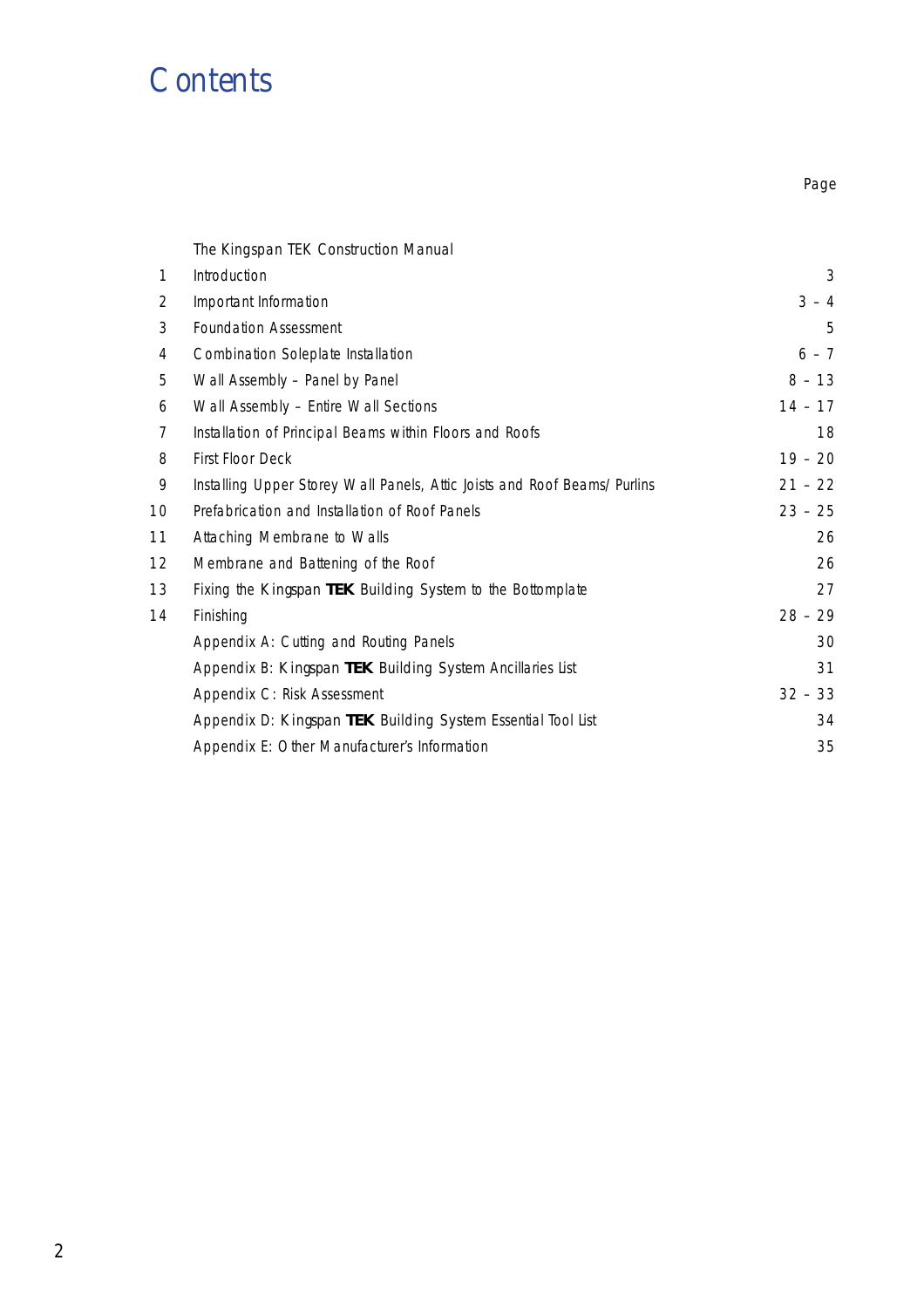#### **1 INTRODUCTION**

1.1 This construction manual is designed to provide registered contractors with the information required to safely erect the *Kingspan* **TEK** Building System. Some guidelines on finishing the System are also presented, but most finishing details are left to the discretion of the builder and specifier.

1.2 This construction manual should be used as a reference for *Kingspan* **TEK** Building System registered contractors. It assumes that the reader has a basic understanding of sound construction practices, including job site safety and the proper use of power tools.

The *Kingspan* **TEK** Building System provides a complete wall and roof shell.

The overall design and construction of the *Kingspan* **TEK** Building System is illustrated in Figure 1.



**Figure 1** KINGSPAN TEK BUILDING SYSTEM

#### **2 IMPORTANT INFORMATION**

#### 2.1 INFORMATION AND TRAINING

All relevant site personnel shall receive all necessary safety instruction before commencing work on site.

All documentation issued from Kingspan Insulation Ltd shall be available and familiar to site personnel prior to commencement of construction and each shall have attended the *Kingspan* **TEK** Building System training programme.

### 2.2 KEY BENEFITS OF THE KINGSPAN TEK BUILDING SYSTEM

The key benefits of the *Kingspan* **TEK** Building System are its high insulating properties, low thermal bridging and superb air tightness resulting in a System that is highly energy efficient. Air tightness is critically dependant on erection quality, therefore every joint must be sealed in accordance guidelines detailed in this construction manual.

### 2.3 HANDLING OF COMPONENTS

All unloading shall be done in a safe manner using only recommended or approved lifting equipment/ attachments (See Tool List in Appendix D). All loose materials are to be built into bundles, provided with a lifting hook or other suitable lifting facility and strapped to assist unloading.

### 2.4 STORAGE OF COMPONENTS

*Kingspan* **TEK** Building System panels should be kept at least 150 mm off the ground on supports, and protected from the elements until used. Supports should be supplied at maximum 1200 mm centres ensuring the ground is flat, to prevent them from twisting. Ideally they should be stored under cover.

### 2.5 FOUNDATION CONSTRUCTION

*Kingspan* **TEK** Building System construction depends on the foundation being square and level within very tight tolerances. If the foundation is out of square or not level, panel installation will be much more difficult. Refer to section 3 of this document for foundation tolerances.

#### 2.6 FIXING SPECIFICATIONS

Table 1 on page 4 provides a reference for nail and screw specifications with the most common applications. Information on nail and screw specifications for less common applications, is provided throughout this construction manual.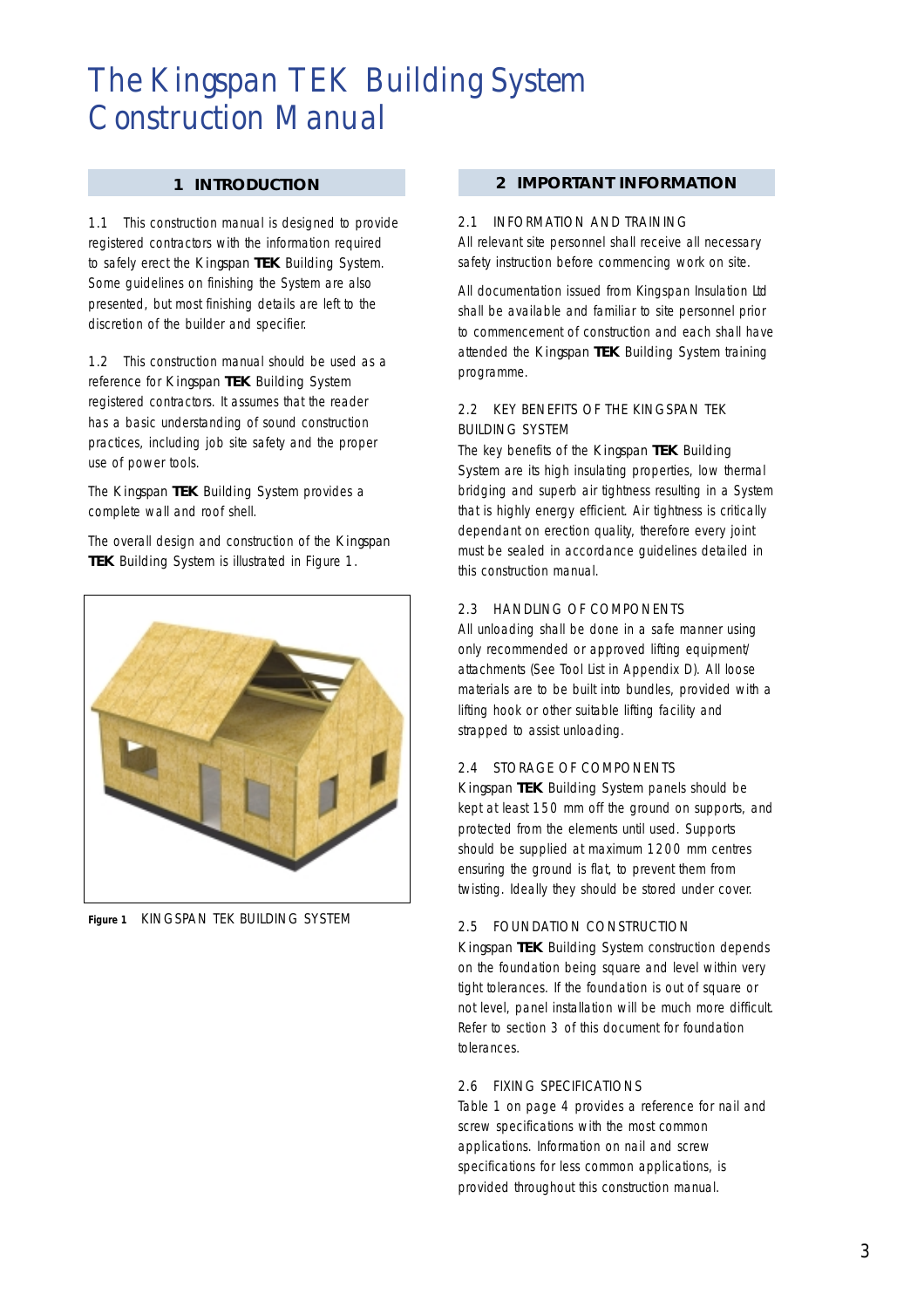## FIXING SPECIFICATIONS

| Application                                                                                                                                                                                              | Fastener Type                                                    | Spacing                                                                                                         |
|----------------------------------------------------------------------------------------------------------------------------------------------------------------------------------------------------------|------------------------------------------------------------------|-----------------------------------------------------------------------------------------------------------------|
| Fixing 50 mm x 110 mm<br>bottomplates to soleplates                                                                                                                                                      | 3.1 mm x 90 mm galvanised<br>ring-shank nails                    | 200 mm centres in two staggered rows                                                                            |
| Fixing 15 mm x 100 mm OSB3<br>splines into Kingspan TEK Building<br>System panels                                                                                                                        | 2.8 mm x 63 mm galvanised<br>ring-shank nails                    | 100 mm centres both sides of the panel                                                                          |
| Fixing 50 mm x 110 mm<br>bottomplates, headplates, end timbers,<br>edge timbers into Kingspan TEK<br><b>Building System panels</b>                                                                       | 2.8 mm x 63 mm galvanised<br>ring-shank nails                    | 50 mm centres both sides of the panel                                                                           |
| Fixing 100 mm x 110 mm timber<br>posts into Kingspan TEK Building<br>System panels                                                                                                                       | 2.8 mm x 63 mm galvanised<br>ring-shank nails                    | 50 mm centres both sides of the panel                                                                           |
| Fixing 110 mm x 150 mm bevelled<br>headplate to Kingspan TEK Building<br>System panels                                                                                                                   | 2.8 mm x 63 mm galvanised<br>ring-shank nails                    | 50 mm centres both sides of the panel                                                                           |
| Fixing <i>Kingspan</i> TEK Building System<br>wall panels at corner joints                                                                                                                               | 6.0 mm x 210 mm sparrennagel                                     | Typically 300 mm <sup>*</sup> centres. Fasteners<br>should only be fixed into 4.0 mm dia.<br>pre-drilled holes. |
| Fixing Kingspan TEK Building System<br>roof sections at wall / floor junctions,<br>ridge beams, intermediate purlins and<br>gable walls                                                                  | 6.0 mm x 210 mm sparrennagel                                     | Typically 300 mm* centres. Fasteners<br>should only be fixed into 4.0 mm dia.<br>pre-drilled holes.             |
| Fixing joist hangers to headplate or<br>laminated beams (fixings may vary<br>depending on specification of joist<br>hanger - please refer to<br>manufacturers instruction floor system<br>in Appendix E) | 3.75 mm x 32 mm square twist<br>shank nails or Simpson N10 nails | Into side and top of headplate in<br>locations marked out                                                       |
| Fixing I-beams / joist to joist hanger<br>(fasteners may vary depending on<br>specification of joist hanger - please<br>refer to manufacturers instruction<br>floor system in Appendix E)                | 3.75 mm x 32 mm square twist<br>shank nails or Simpson N10 nails | In pre-drilled holes for bottom flange                                                                          |
| Option 1<br>Fixing OSB3 floor decking to joists/<br>headplate or header joist                                                                                                                            | 2.8 mm x 63 mm galvanised<br>ring-shank nails                    | Maximum 200 mm centres                                                                                          |
| Option 2<br>Fixing rim board to headplate                                                                                                                                                                | Skew nail 3.75 mm x 75 mm<br>round wire nails                    | 150 mm                                                                                                          |
| Fixing OSB3 floor decking to<br>joists/rimboard                                                                                                                                                          | 3.35 mm x 65 mm round wire nails                                 | 200 mm                                                                                                          |

Table 1

*\*Refer to structural calculations for variations in fixing centres.*

*NB. Screw fixings may be used in the place of nails. Contact Kingspan Insulation Technical Services for further information (see rear cover). Heads of nail fixings should be flush with the surface of the OSB3 facing. Ensure nail gun is adjusted to the appropriate setting.*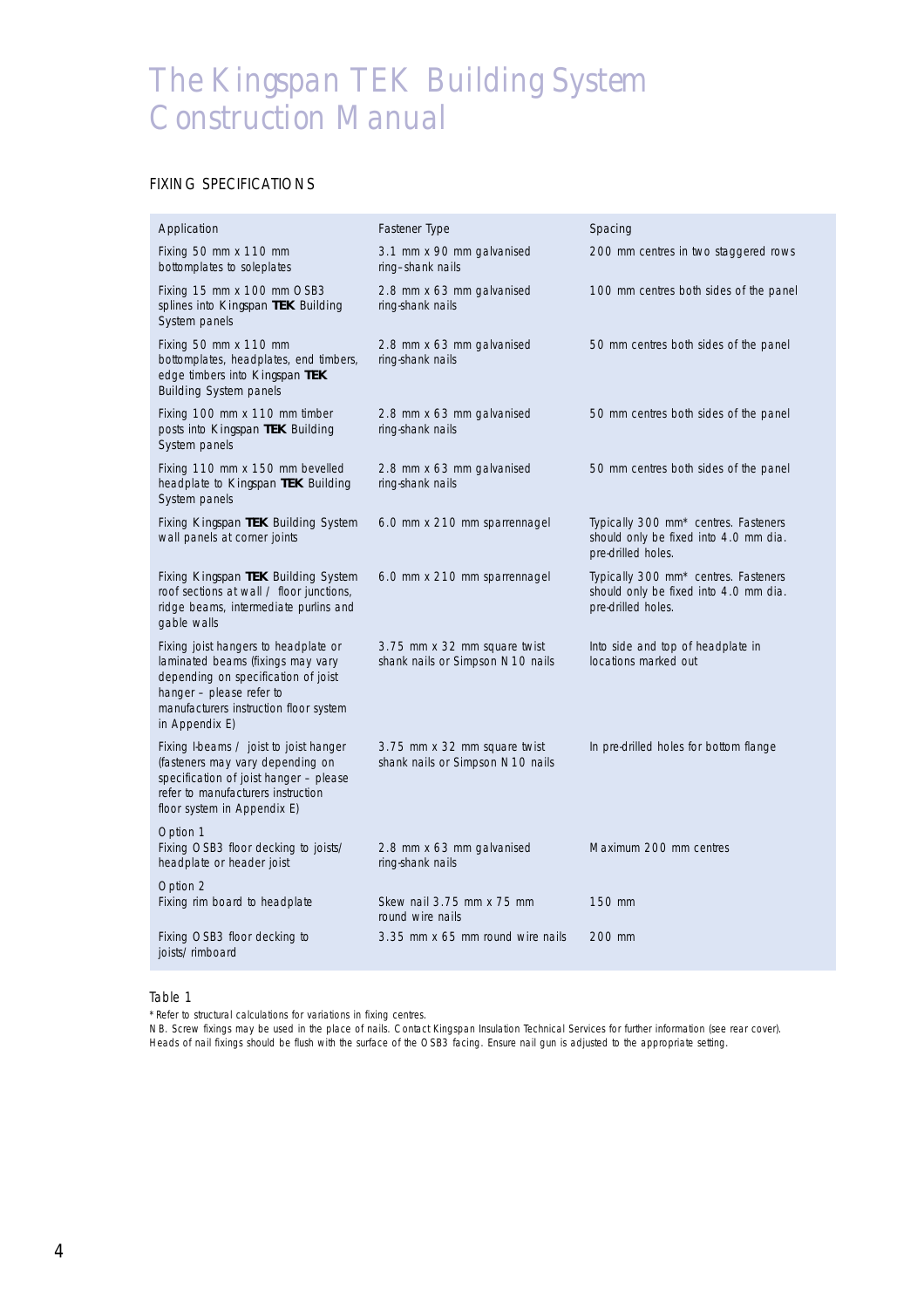## **3 FOUNDATION ASSESSMENT**

It is extremely important that you provide an accurate, level and square platform on which to erect the *Kingspan* **TEK** Building System.

It is extremely important that the soleplate of the building exactly matches the dimensions of the *Kingspan* **TEK** Building System, and that all corners are square.

Foundation width and length should be within 5 mm of the dimensions called for in the foundation plans. Check the diagonal as shown in Figure 2. Pairs of diagonal measurements should be within 5 mm.

The top level of the slab shall also not vary from the design by more than  $\pm$  5 mm. Slight variations in foundation dimensions can be dealt with when setting the soleplate, but variations outside of these tolerances will make panel erection significantly more difficult. If the diagonals do not match exactly, some adjustment can be made when setting the soleplates. If the diagonal measurements are not given on the foundation or first floor plan, they can be calculated by using the formula  $c = Va^2 + b^2$ as shown in Figure 2.



Figure 2 CHECKING FOUNDATION SQUARE

The base or foundation should be swept and cleaned of all material and debris before starting erection of the *Kingspan* **TEK** Building System.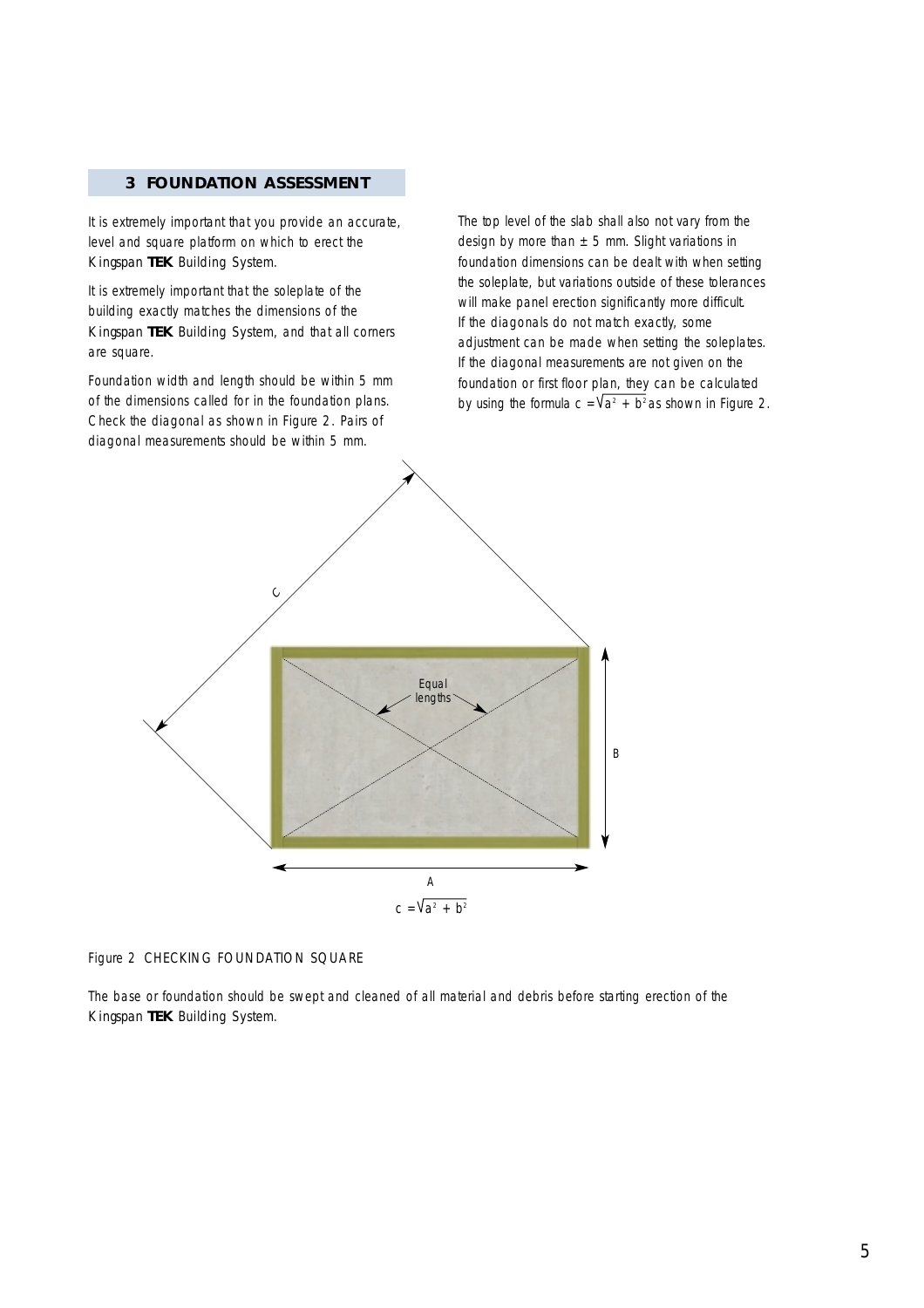#### **4 COMBINATION SOLEPLATE INSTALLATION**

#### 4.1 PREPARATION OF COMBINATION SOLEPLATE

The combination soleplate (see Figure 3a) comprises a damp proof course (DPC) below a 40 mm x 140 mm treated timber soleplate below a 50 mm x 110 mm timber bottomplate. The complete unit is then fixed to the foundation or substructures (see Figure 3b) in accordance with the fixing specification in Table 1, section 2.6

Caution: Where treated timber soleplates are not supplied by Kingspan Insulation Ltd. they should be cut from treated softwood (C24).

First, connect the soleplate to the bottomplate in accordance with the fixing specification in Table 1, section 2.6, ensuring that two beads of silicone sealant are applied between the two elements prior to fixing.

HINT: Use a scrap of 15 mm wood as a gauge when you position the bottomplates.

Then, apply two beads of silicone sealant to the topside of the DPC to create a seal between it and the treated timber soleplate. The DPC should then be fixed to the underside of the treated timber soleplate, flush to the inside edge, using two rows of staples at 100 mm centres (rows should be staggered).

## 4.2 POSITIONING AND FIXING COMBINATION **SOLEPLATE**

Accurately mark out all internal and external wall positions using a tape and chalk line. Using a Surveyors Level or laser, proceed to level the soleplate by taking levels at 1 m intervals along the lines of the walls in order to find the highest point. Using the level of the highest point as a datum, raise the treated timber soleplate at all other locations using shims to match this level. All points should be shimmed to within +/- 1 mm. Colour coded shimming strips are available in various sizes from 2 mm to 6 mm as detailed in Table 2.

| Shim thickness | Shim Colour  |
|----------------|--------------|
|                | Purple       |
| 3              | Green        |
|                | Yellow       |
| $\sqrt{2}$     | Blue         |
|                | <b>Black</b> |

#### Table 2

Position and fix the combination soleplate over the shims (DPC facing down) in accordance with the structural calculations and appropriate *Kingspan* **TEK** Building System standard details\*. Where posts or columns bear directly onto the slab these should be located using steel shims only (NOT PLASTIC).

\*Specification for fixing the treated timber soleplate will be given by Kingspan Insulation Ltd.

To seal against air infiltration under the soleplate, point the gap between the DPC and the base with a non-shrink cementitious mortar as shown in Figure 3C.



**Figure 3a** PREPARATION OF COMBINATION SOLEPLATE

*A floating timber floor e.g. Kingspan Thermafloor TF73 zero ODP or equivalent, should be used in conjunction with the ground floor details shown in this construction manual*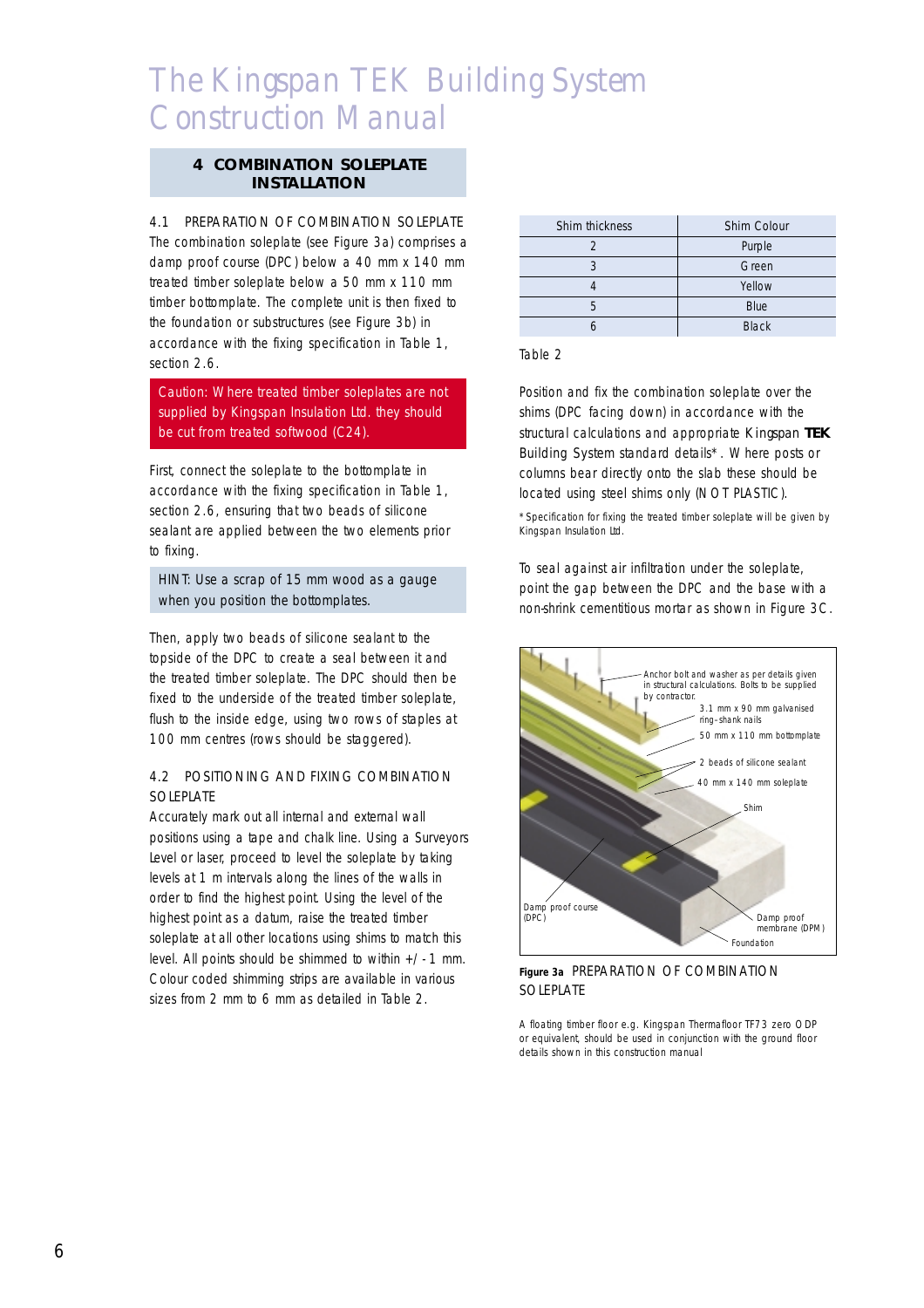

**Figure 3b** INSTALLATION OF COMBINATION SOLEPLATE



**Figure 3c** APPLICATION OF MORTAR UNDER COMBINATION SOLEPLATE



**Figure 4a** WALL PANEL JOINTS > 300 mm FROM JOINTS IN BOTTOMPLATES



**Figure 4b** WALL PANEL JOINTS > 300 mm FROM JOINTS IN BOTTOMPLATES

CAUTION: Ensure butt joints in the bottomplate are a minimum of 300 mm away from the *Kingspan* **TEK** Building System wall panel joint. This is illustrated in Figures 4a and 4b.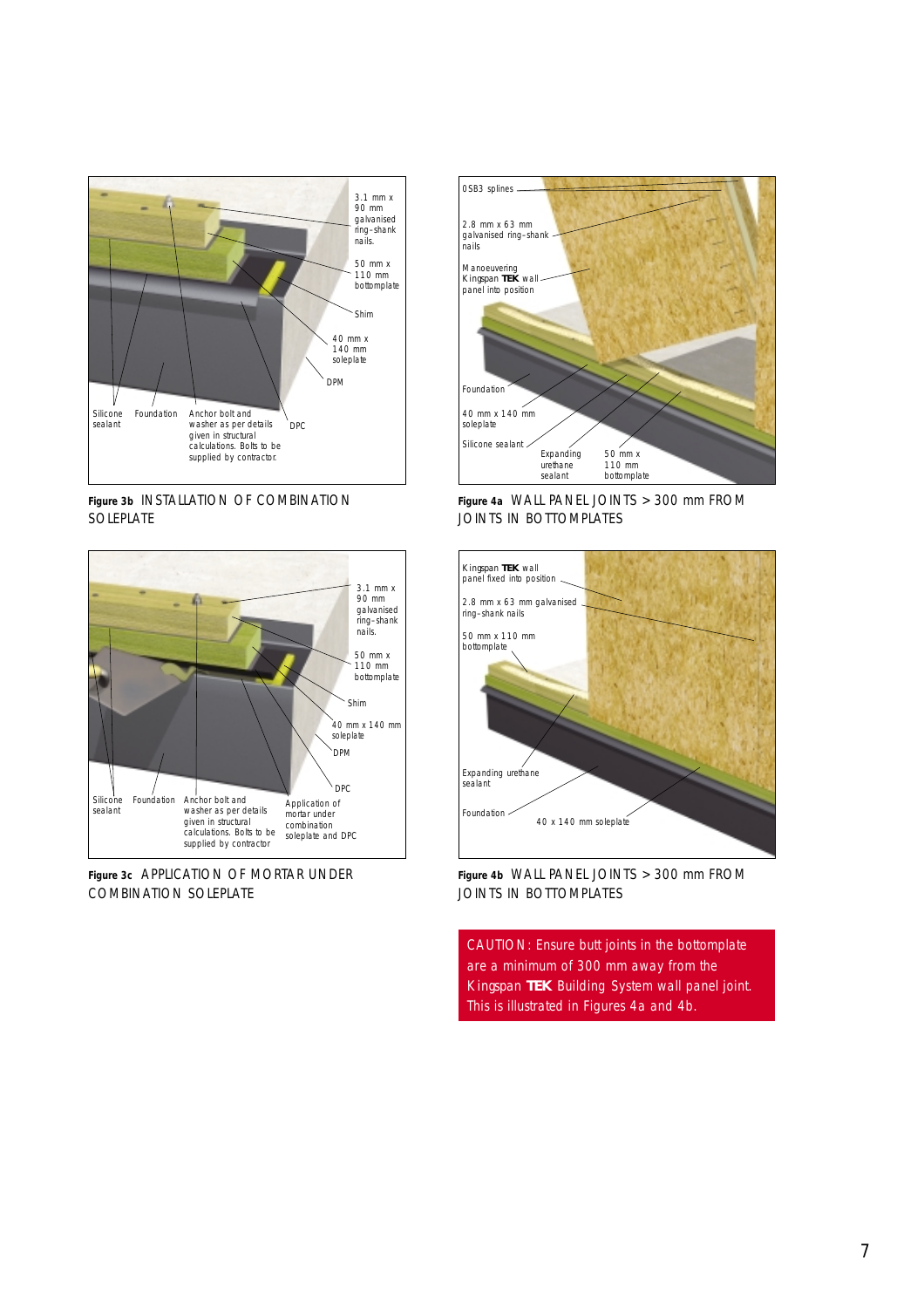#### **5 WALL ASSEMBLY – PANEL BY PANEL**

#### 5.1 GENERAL

It is assumed that the *Kingspan* **TEK** Building System registered contractor has made sufficient provision for all temporary works necessary to assemble the project safely and that they have prepared method statements to address difficult stages of work as appropriate. It is similarly assumed that scaffolding and safe working platforms will be constructed as the project proceeds to ensure a safe working environment at all times. For a list of standard risks and hazards that are inherent to the System please refer to Appendix C.

#### 5.2 HANDLING PANELS

*Kingspan* **TEK** Building System wall panels should preferably be lifted and manoeuvred in accordance with the contractors method statement, preferably using appropriate mechanical lifting equipment.

#### 5.3 SORTING OF WALL COMPONENTS

The first wall should be started at the external corner furthest away from the main stack of *Kingspan* **TEK** Building System wall panels. The first wall panel to be erected should be the overlapping corner panel\*. This is illustrated in Figures 5a, 5b and 5c on page 9. Identify the required components for the first wall and place them near to the wall being erected. All OSB3 splines, timber posts and end timbers should be cut to the required length such that the full depth of routed out channels in the top and bottom of the wall panel are unobstructed.

#### 5.4 PREPARATION OF THE FIRST PANEL

All routs should be brushed clean of any debris and checked for proper forming and depth. End timbers and OSB3 splines must be fixed into the panel before the panels are erected and in accordance with the fixing specification in Table 1, section 2.6.

#### 5.5 ERECTION OF THE FIRST WALL PANEL

Hint: Using site plans as a guide, mark out wall panel joints on the combination soleplate before erecting the first wall panel. If wall panels joints are not in line with the markings on the combination soleplate, corrective action should be taken immediately.

Apply a bead of expanding urethane sealant onto the bottomplate to ensure that an airtight joint is achieved. Manoeuvre the *Kingspan* **TEK** Building System wall panel into position. Push it right down so that it is in full contact with the top face of the soleplate. The end timber within the wall panel must be perfectly flush with the outer edges of the corner. This is illustrated in Figure 5c on page 9.

HINT: Do not nail any *Kingspan* **TEK** Building System wall panels into the bottomplate until the roof is on the house, this will allow the walls to settle onto the soleplate giving the panel a more even load distribution.

Check that the wall panel is both level and vertical prior to installing a diagonal brace that will temporarily secure the wall panel in its correct position. This can be done using 50 mm x 100 mm timbers or proprietary wall braces.



**Figure 5a** COMBINATION SOLEPLATES READY TO RECEIVE WALL PANEL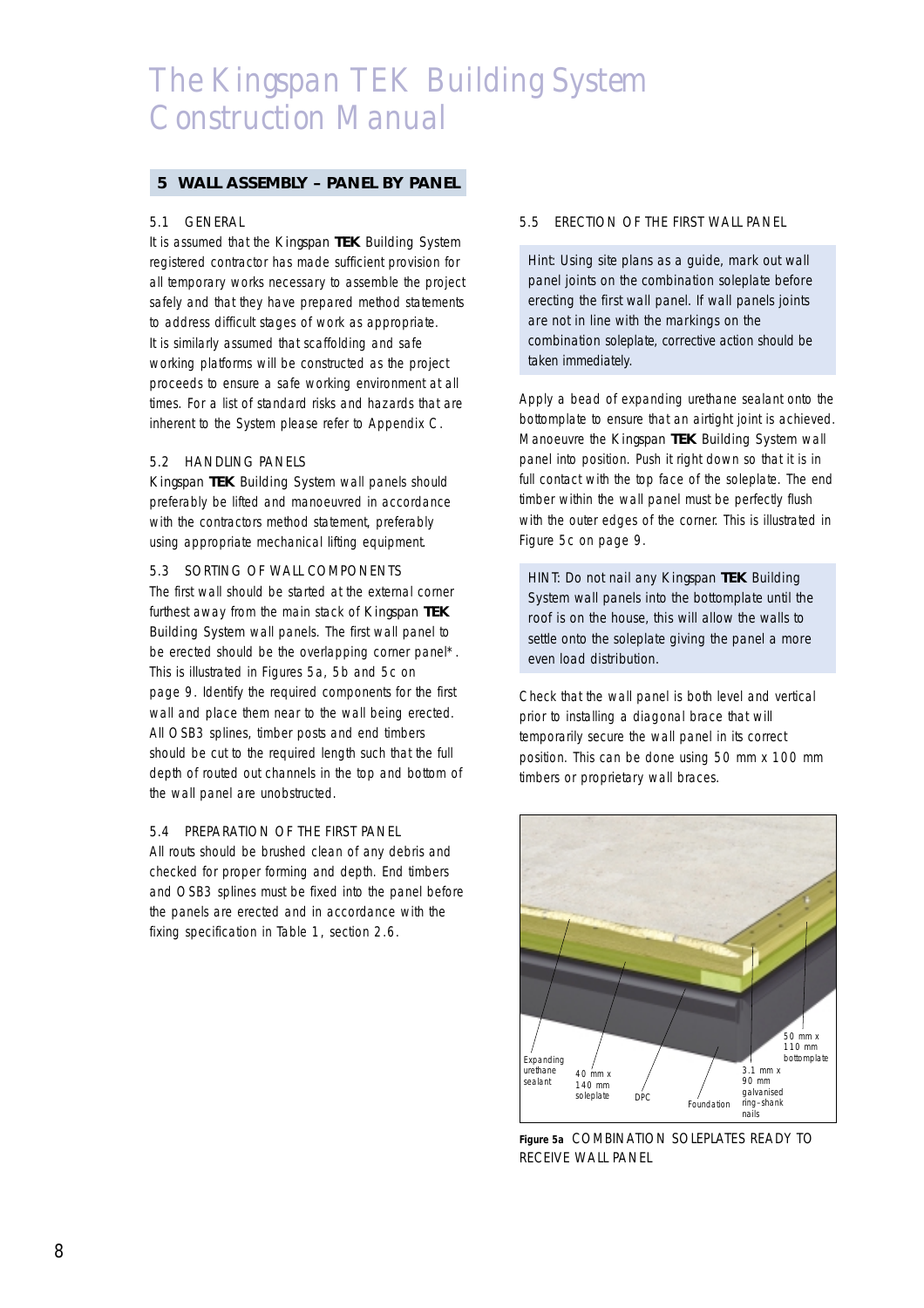

**Figure 5b** ERECTION OF FIRST WALL PANEL



**Figure 5c** FIXING FIRST WALL PANEL

## 5.6 ERECTING SUBSEQUENT WALL PANELS ALONG THE FIRST WALL

Prepare subsequent *Kingspan* **TEK** Building System wall panels by fixing OSB3 splines, timber posts or end timbers as before. Apply expanding urethane sealant onto the bottomplate and into the central vertical routed channel(s) of the previously erected panel\* to ensure an airtight seal is achieved.

Manoeuvre the wall panel into position so that the timber post or OSB3 spline is ready to engage the previously erected wall panel as illustrated in Figure 6 below. Firmly push the wall panel into place ensuring that all edges are tightly abutted. Where joints need tightening to ensure edges are tightly abutted use ratchet straps.

\*The bead of expanding urethane sealant can also be injected into OSB3 spline joints after the *Kingspan* **TEK** Building System wall panels have been nailed together to facilitate parallel working. This is achieved by injecting the expanding urethane sealant through appropriately sized holes, drilled into the joint at approximately 300 mm centres. This cannot be undertaken where solid timber posts connect wall panels.



**Figure 6** ERECTION OF SUBSEQUENT WALL PANELS

With the wall panel in position, fix the remaining fasteners along the joints in accordance with the fixing specification in Table 1, section 2.6.

The final wall panel within the wall should be fitted with an end timber, which should be fixed in accordance with the fixing specification in Table 1, section 2.6, to allow correct corner assembly. Again, the end timber within the wall panel must be perfectly flush with the outer edges of the corner. This is illustrated in Figure 5c.

HINT: A temporary raking wall brace should always be placed within 200 mm of junctions between interior wall and exterior walls to ensure that this load bearing connection can be properly formed.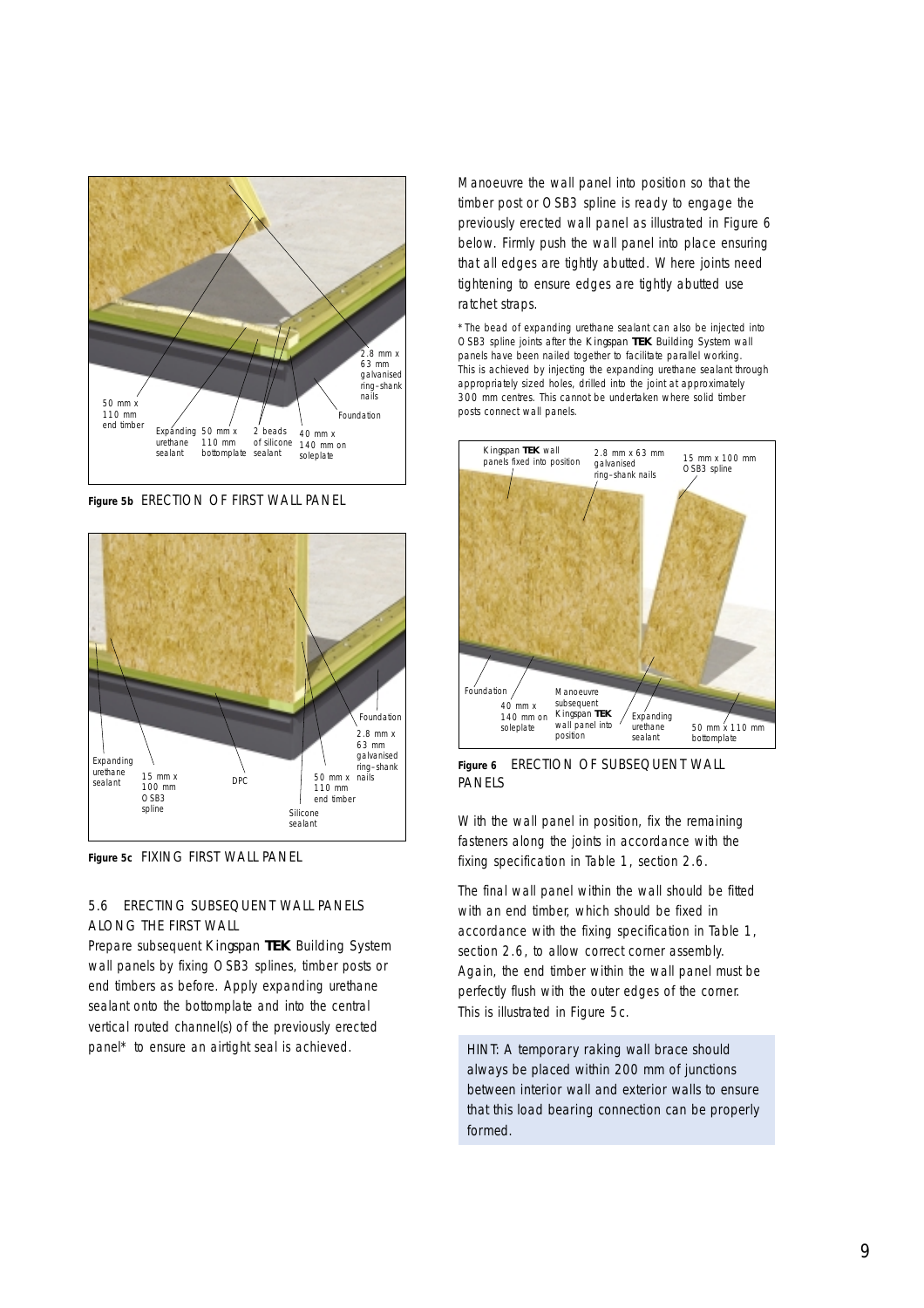Figures 7 and 8 below illustrate the two standard wall panel jointing methods.



**Figure 7a** OSB3 SPLINE JOINT



**Figure 8a** TIMBER POST JOINT



**Figure 7b** FIXED OSB3 SPLINE JOINT



**Figure 8b** FIXED TIMBER POST JOINT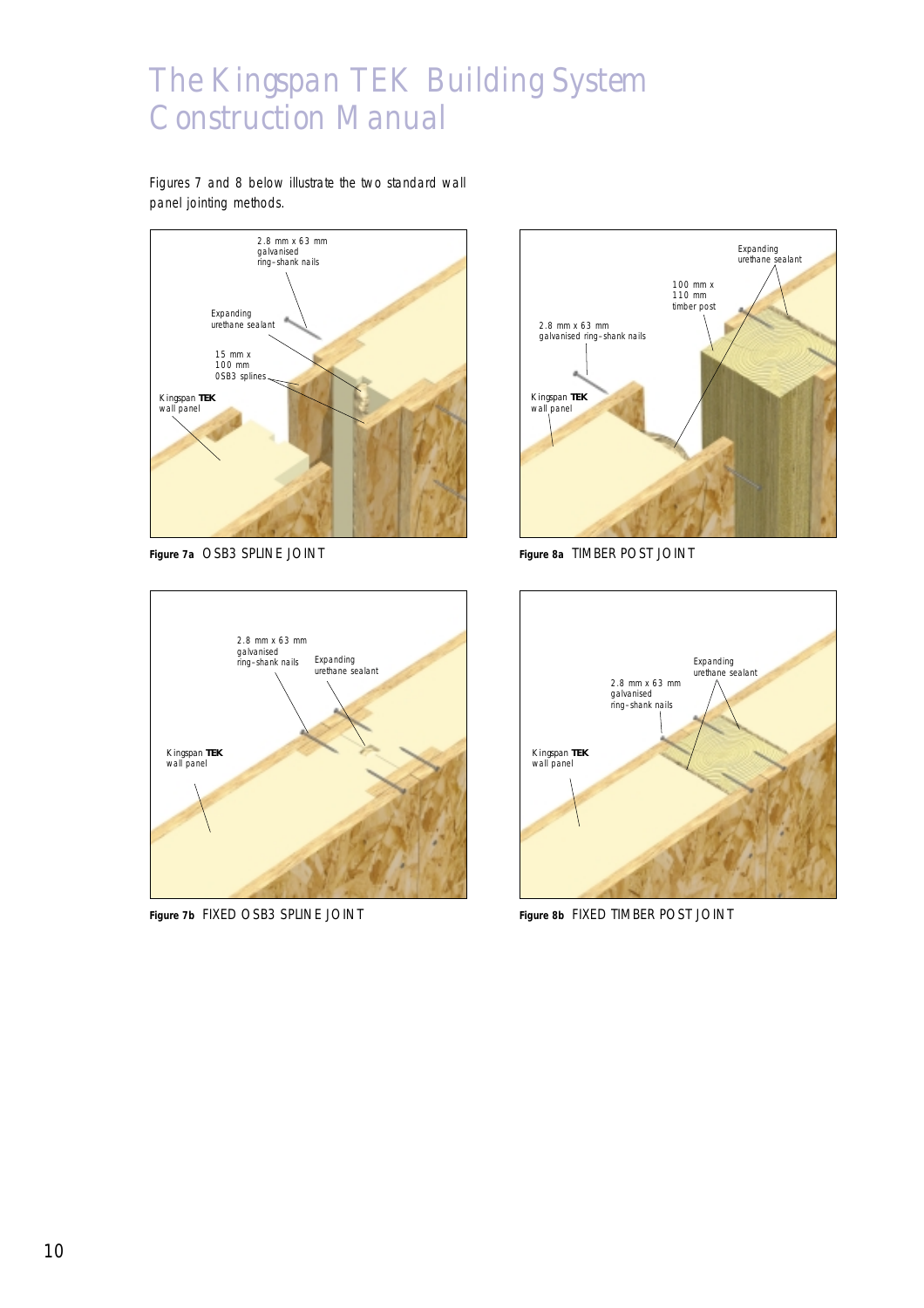#### 5.7 ERECTING SUBSEQUENT WALLS

The corner joint should first be sealed with two beads of silicone sealant and then fasteners should be fixed through the corners into the end timbers in accordance with the fixing specification in Table 1, section 2.6. This detail is illustrated in Figures 9a and 9b.

The rest of the walls should be erected in a similar manner. When all exterior and interior walls have been erected and headplates have been installed (See section 5.8) a horizontal line should be pulled between pairs of building corners to finally check that wall panels are correctly located. Additional raking braces should be used (or adjusted) to make any necessary wall panel realignment.

Where the *Kingspan* **TEK** Building System wall panels are used as internal walls, they need to be plumbed and levelled with the top of the external walls, braced as before and fixed in accordance with the fixing specification in Table 1, section 2.6.

As with external walls, use adjustable wall braces where necessary to ensure internal walls are in their correct position.

Hint: Ensure that sufficient wall braces are used to stabilise the wall construction during the erection of the final storey and that these remain in place until the roof has been completed.



**Figure 9a** CREATION OF CORNER JOINT



**Figure 9b** FIXING OF CORNER JOINT